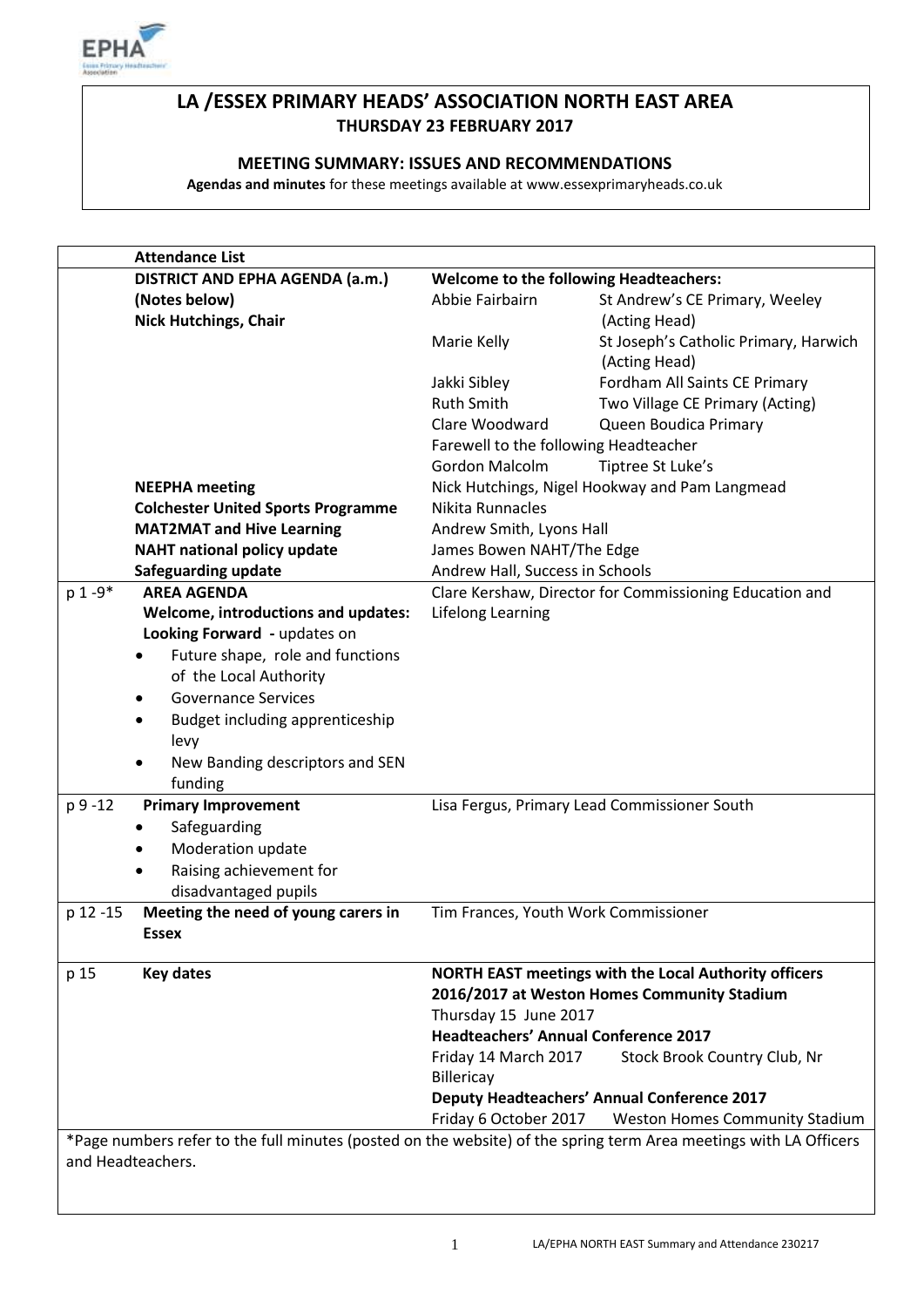

# **LA /ESSEX PRIMARY HEADS' ASSOCIATION NORTH EAST AREA DISTRICT AND AREA MEETING THURSDAY 23 FEBRUARY 2017 ATTENDANCE**

#### **Present**

Charlotte Booth-Rylett Toby Bull Gail Burns **LA Officers Contract Contract Contract Contract Contract Contract Contract Contract Contract Contract Contract Contract Contract Contract Contract Contract Contract Contract Contract Contract Contract Contract Contract** 

Lehla Abbott Broomgrove Infants Susan Locke Milldene Primary William Aylett Montgomery Juniors Andrew Macdonald Langham Primary Sue Bardetti **Holland Haven Primary Ian McDonald** Elmstead Primary Mandy Barlow Frinton-on-Sea Primary Nerys Maidment Baynards Primary Simon Billings St John's Green Primary Jacqu Martin Langenhoe Primary David Bome Copford CE Primary Jayne Mitchell Gosbecks Primary Unity Primary Academy **Amanda Mitchelson** 

The Bishop William Ward CE Pri St Michael's Primary & Nursery Tracy Caffull Great Bentley Primary Samantha Norfolk Alton Park Juniors Mark Carter-Tufnell St Osyth CE Primary Tracey Oram Tiptree Heath Primary Brian Combes Stanway Primary Channel Brian Company Care Stanway Primary Channel Brian Company Sarah Crookes Cann Hall Primary Donna Parker Ardleigh St Mary's CE Primary Elizabeth Drake Kingswode Hoe Primary | Richard Potter Home Farm Primary Helen Dudley Smith Friars Grove Primary Pam Rose Kings Ford Infants & Nursery Abbie Fairbairn St Andrew's Weeley Suzy Ryan Fingringhoe CE Primary Belinda Fellows St James' CE Primary Contract Late Sampson The Mayflower Primary Clare French Kendall CE Primary Leesa Sharpe Broomgrove Juniors Linda Gildea Spring Meadow Primary Nicola Sirett Nicola Sirett Mersea Island School Julia Hall St Martin Frobisher Academy Alison Syred-Paul Great Clacton Juniors Jeremy Hallum Heathlands CE Primary Function Steven Turnbull Hazelmere Infants & Nursery Bridget Harris St Thomas More's Catholic Primary Craig Twin St John's CE Primary Claire Holmes Monkwick Infants & Nursery | Clare Walker Tiptree St Luke's CE Primary Jenny Hunt Hazelmere Juniors Donna Wenden Lawford CE Primary Julia Hunt **Brightlingsea Infants** Serena Williams Roach Vale Primary Nick Hutchings N East Chair/ Hamilton Primary Patricia Wilkie Layer-de-la-Haye Primary Julie Ingram Chappell CE Primary Clare Woodward Queen Boudica Primary Karen Jones Justin Wrench Cann Hall Primary Ryan Kendall Hamford Primary Academy Laura Khine Boxted St Peter's CE Primary Sally Leung **Montgomery Infants & Nursery** | In Attendance

Ruth Smith Two Villages Primary Nigel Hookway EPHA Executive Director James Newell **Wix and Wrabness Primary** Nikita Runnacles Colchester United FITC Alan Garnett **North Primary & Nursery** James Bowen NAHT

Clare Kershaw Director for Education and Life Long Learning Jacky Castle Lead Strategic Commissioner (NE) Kerry McGrory SE Commissioner (North East) Tim Frances Young Carers

Matthew Moseley Julie O'Mara Joanna Newitt

Terry Hinkley Nexus Limited

Gavin Bradley **White Hall Academy** Carl Messer St George's New Town Juniors Moira Breeze St Clare's Catholic Primary Val Metcalf Harwich Community Primary Old Heath Primary Holland Park Primary Chase Lane Primary Willow Brook Primary

**Apologies Pam Langmead** EPHA Professional Officer

Note: If your attendance or apologies have not been noted please contact the EPHA Professional Officer at [pam@langmead.me.uk](mailto:pam@langmead.me.uk) for amendment.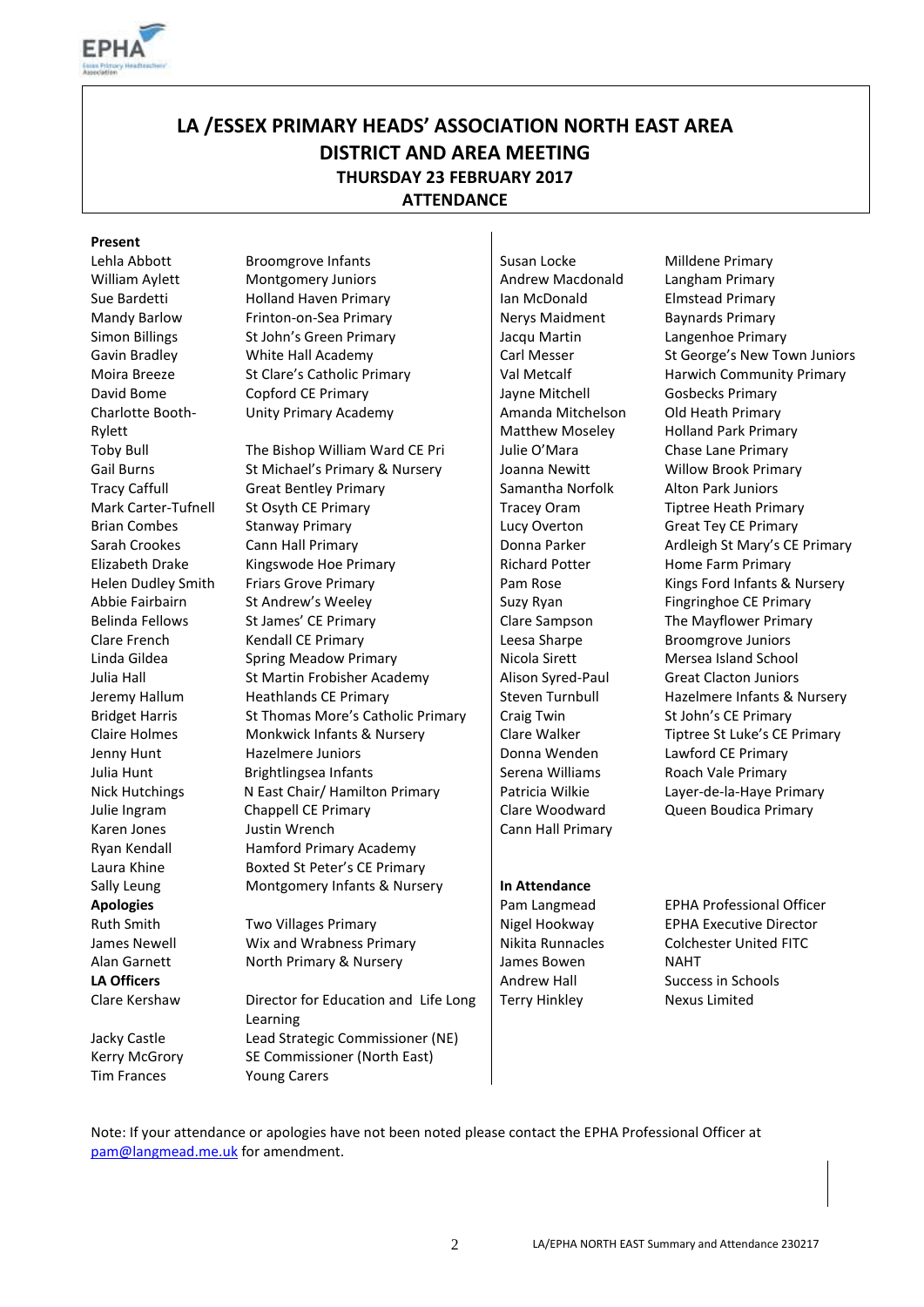

# **NORTH EAST EPHA MEETING MINUTES 23 February 2017**

#### **1. WELCOME AND INTRODUCTIONS**

Nick Hutchings, Chair of NEEPHA, welcomed headteachers to the area meeting. He congratulated Sue Bardetti on being awarded Essex Primary Headteacher of the Year, at the recent teaching awards ceremony.

# **a) Welcome to the following Headteachers, new in post in North East schools:**

| Abbie Fairbairn   | St Andrew's CE Primary, Weeley (Acting Head)        |
|-------------------|-----------------------------------------------------|
| Marie Kelly       | St Joseph's Catholic Primary, Harwich (Acting Head) |
| Jakki Sibley      | Fordham All Saints CE Primary                       |
| <b>Ruth Smith</b> | Two Village CE Primary (Acting)                     |
| Clare Woodward    | Queen Boudica Primary                               |

**Farewell** to Gordon Malcolm, who has left Tiptree St Luke's CE Primary.

### **b) Executive Director report**

Nigel Hookway, the EPHA Executive Director, reported the following activity since the last meeting:

### *Letter to MPs - Funding*

*I wanted to remind Heads that it is really important that we try to engage MPs as much as possible and the 'Fund the 8%' campaign is central to this along with our colleagues in ASHE. We met with the 7 MPs just before half-term in London and generally it was a positive meeting with them leaving under the impression that Essex Primary Headteachers are really struggling with funding challenges even before the National Funding formula comes in.*

*MAT2MAT – EPHA AND ASHE have been asked to sit on this group to support the development of Heads and their understanding of the CEO role. Andrew Smith (Head of Lyons Hall and CEO of a small chain) had engaged with Tim Coulson and along with two other CEOs had applied for a grant of £70000 and had been successful. The grant is being used to facilitate training for CEOs and begin a support group using online software called 'Hive'. So far there have been three meetings and Andrew demonstrated at each area and he invited all Heads to join the group at no cost.*

*RSC and Regional Officers Meeting of Headteachers' Associations – I am meeting with Tim Coulson next week and Regional Officers raise issues with Tim that schools are finding challenging.* 

*Recruitment and Retention – I am sitting on a Task and Finish group looking at different solutions to this challenging problem. Graham Lancaster chairs this group and he reminded colleagues in Education Essex that there are opportunities to get support from ANZUK and SMART teachers who will source teachers from Australia and New Zealand for September. I am also raising the important issue of Retention with the group highlighting the good work carried out by a small group of schools in north Colchester led by Helen Dudley-Smith.*

#### *EPHA Priorities 2017*

- *1) Headteacher well–being – Coaching for the Soul. Viv Grant has already spoken to Deputy Heads in October and will be at our annual conference in March. Viv will be running sessions in June as a support for Heads throughout the four areas.*
- *2) SEND – I am working with Pam to challenge the LA over MLD provision at KS 1, EHCPs and pre-school checks which seemed to have disappeared! I am now on the Western Area Children's Board, North East Children's Board and Southern Children's Board representing our views. Virgin Healthcare take over the running of the health contract to schools on April 1st and this could signal a huge change in the approach to support schools with health matters.*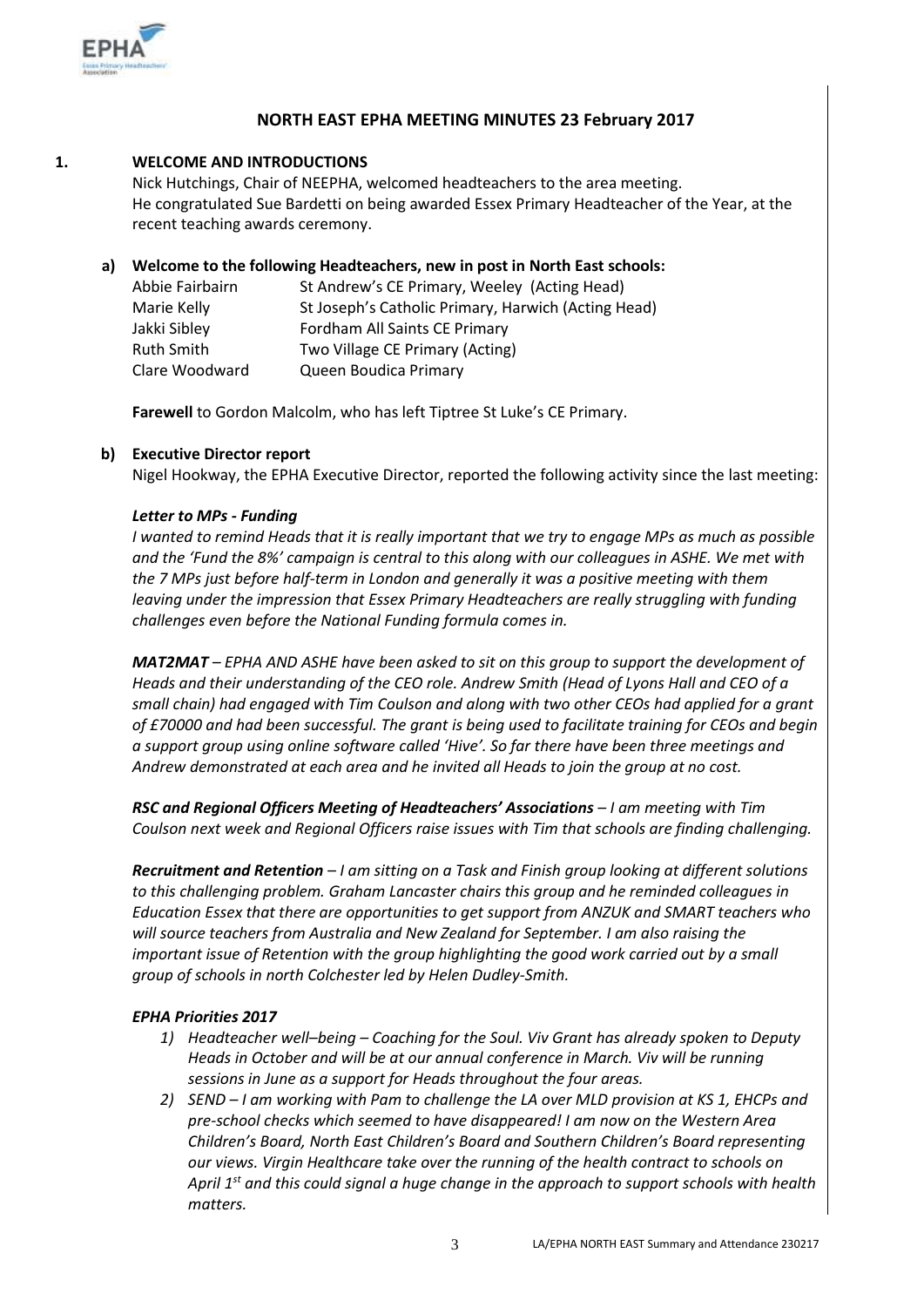

*3) Future of Primary Services – EPHA are working with the LA on how the future will look in a traded services environment. With the educational landscape changing and Local Authorities stepping back and School led Improvement taking over it is clear next year will be an important transition year. Most of school led support will come through Clusters and some services from Commissioners will be traded. It is important we are prepared for this big change as it would be easy to set adrift from other schools by the time September 2018 arrives!*

## *National Group*

*I am working with school leaders, Lords (Estelle Morris), MPs and Local Authority Leaders. I am meeting with this group in Birmingham for the second time. The guest speaker is Christine Gilbert (Director of Education Camden and former Ofsted Leader) who will address on the emerging educational landscape and in particular the draft document from Institute of Education looking at characteristics of successful area partnerships. The second presentation is from Robert Hill (Manchester University and Educational Consultant) who will review the different approaches to the current fragmented situation around the country. He will look at the role of the RSC and the emerging Opportunity Areas which are entering the second phase.* 

### *New Heads*

*I would like to visit new Heads in post as soon as possible to discuss support from EPHA. I have already met four new Heads this term and especially important for those Heads who are new to Essex. EPHA are a major part of the support package for Essex Headteachers currently.*

# **c) Coaching for the Soul**

EPHA will be running a number of "Coaching for the Soul" sessions, delivered by Viv Grant, Integrity Coaching, in the summer term. This interactive workshop session is designed to offer Head Teachers a chance to connect, share experiences of school leadership and explore the benefits of coaching as a leadership support mechanism.

The session will also offer Headteachers the space and time to reflect on '*What Matters Most in School Leadership*'. As such, the session will consider what it means to '*Take care of the Soul in the role'* and actively meet the emotional, mental and vocational needs of school leaders.

This interactive workshop will demonstrate how coaching has the power to help school leaders:

- *increase their levels of emotional resilience*
- *maintain a deep connection with their core values and ability to make decisions that are more aligned to who they are and who they want to be*
- *heighten their levels of self-awareness, self-management and their ability to cope more effectively with the stresses of the role*
- *Maximise feelings of professional satisfaction and fulfilment*
- *Find ways for re-discovering their joy and passion for the profession*

The session will also offer a chance for Head teachers to ask any questions that they might have about the coaching process and how it supports individual and whole school improvement.

The dates and venues are as follows

Friday 12 May – Ivy Hill Hotel, Margaretting

Friday 9 June - Manor of Groves Golf and Country Club, Sawbridgeworth

Friday 16 June – Rivenhall Hotel

Friday 30 June – Weston Homes Stadium, Colchester

All of the sessions will run from 1.00 pm – 4.00 pm

Please let Pam Langmead know if you want to be added to the waiting list for one of the sessions –and pencil the date into your diary.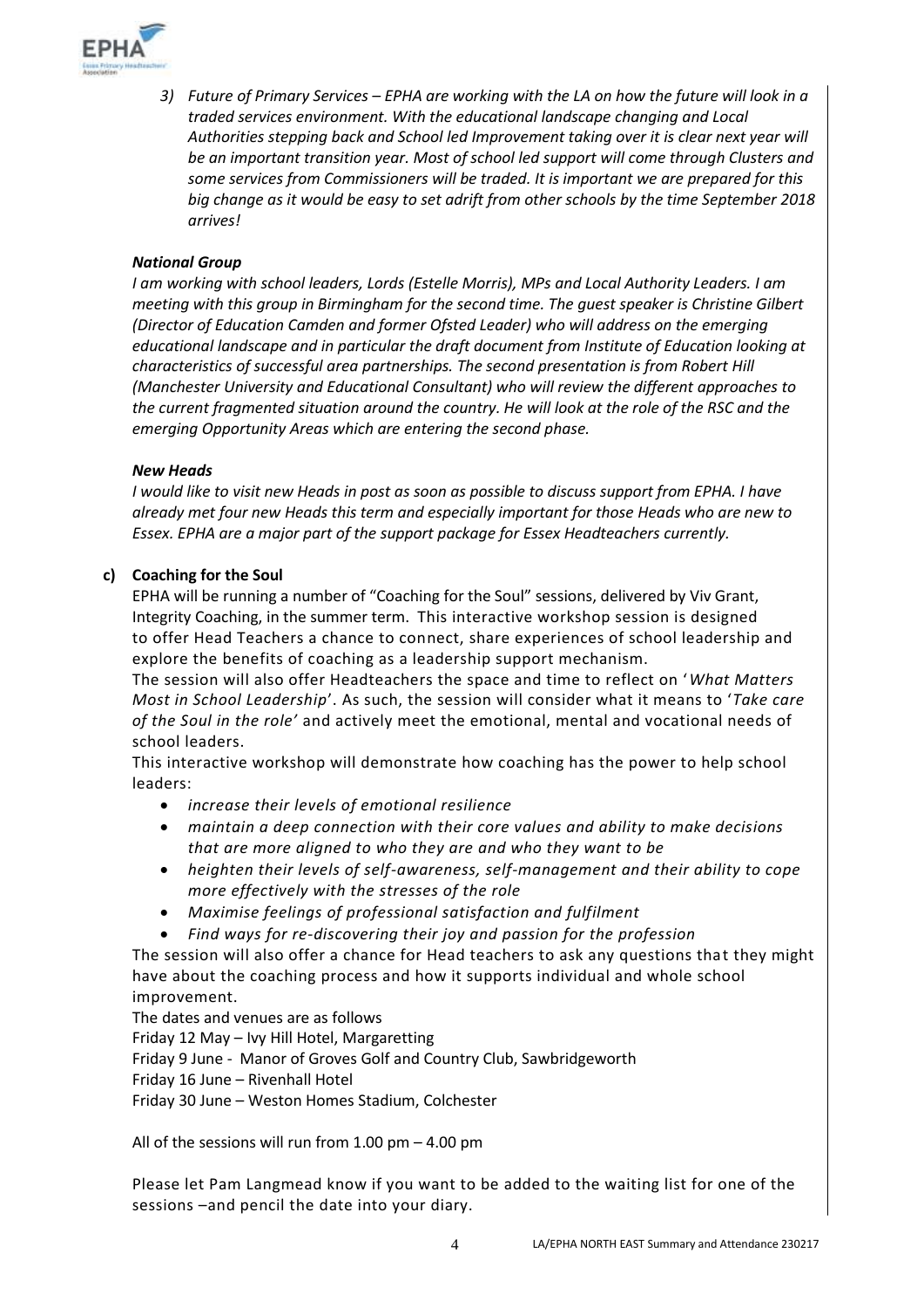

### **e) MAT2MAT and Hive Learning**

Andrew Smith, CEO at Lyons Hall Primary, explained that he has received funding from Tim Coulson (Regional Schools Commissioner) to establish a group to support Multi-Academy Trusts working together.

Andrew also mentioned Hive Learning, established as a result of working with Sir Clive Woodward, which offers schools an effective way of storing and sharing good practice.

Headteachers and CEOs can access both resources at *<https://www.hivelearning.com/mat2mat/>* The passkey is M@T2M&T2017

### **2. COLCHESTER UNITED SPORTS PROGRAMMES FOR SCHOOLS**

Nikita Runnacles, Education Development Officer, gave a lively presentation about the various funded programmes that Colchester United FITC (football in the community) is able to offer schools. The club successfully bid for a grant from the Premier League which has given them funding to deliver activities in schools.

Colchester United's Football in the Community is a registered charity that provides high quality sports and education programmes to children, young people and adults.

In 2015/16, Colchester United's Football in the Community programme has delivered an expansive School & Sports Programme to over 65 schools across the county, engaging with on average 6,500 participants per week. Schools have successfully used this service for a number of years as an affordable solution for PPA Cover and more recently to help improve sports provision and PE in line with the Primary School Sport Premium fund.

The School Sport Programme will:

•Promote learning across the National Curriculum - in particular moral, social,

cultural, spiritual development, Health Awareness and Key Skills through PE and Sport

•Assist teachers with defining and improving PE attainment levels

•Support your teaching staff with their P.E knowledge and build confidence when delivering

•Ensure a child-centred philosophy adopting the outcomes of: being healthy, staying safe, enjoying and achieving through learning

•Improve the health and well-being of children and young people

•Promotes physical development within sessions and allows for VAK activities and enhances provision for physical development as advocated in Ofsted Framework

Various programmes are available including:

# **10 week PE coaches**

#### **Cardio Active Programme**

Colchester United Football in the Community's Cardio Active Programme is a six week project which raises awareness of heart health and also reducing the risk of bad heart health and disease. The programme is both theory and practical based with work in the classroom before related physical activity to reinforce the theory practice.

Across the six week we cover a range of topics:-

Week 1 – Your Heart

Week 2 –Unhealthy Heart Awareness

Week 3 –Causes of an Unhealthy Heart

Week 4 –Your Heart & Your Food

Week 5 –An Active Healthy Heart

Week 6 – Your Heart, Your Choice.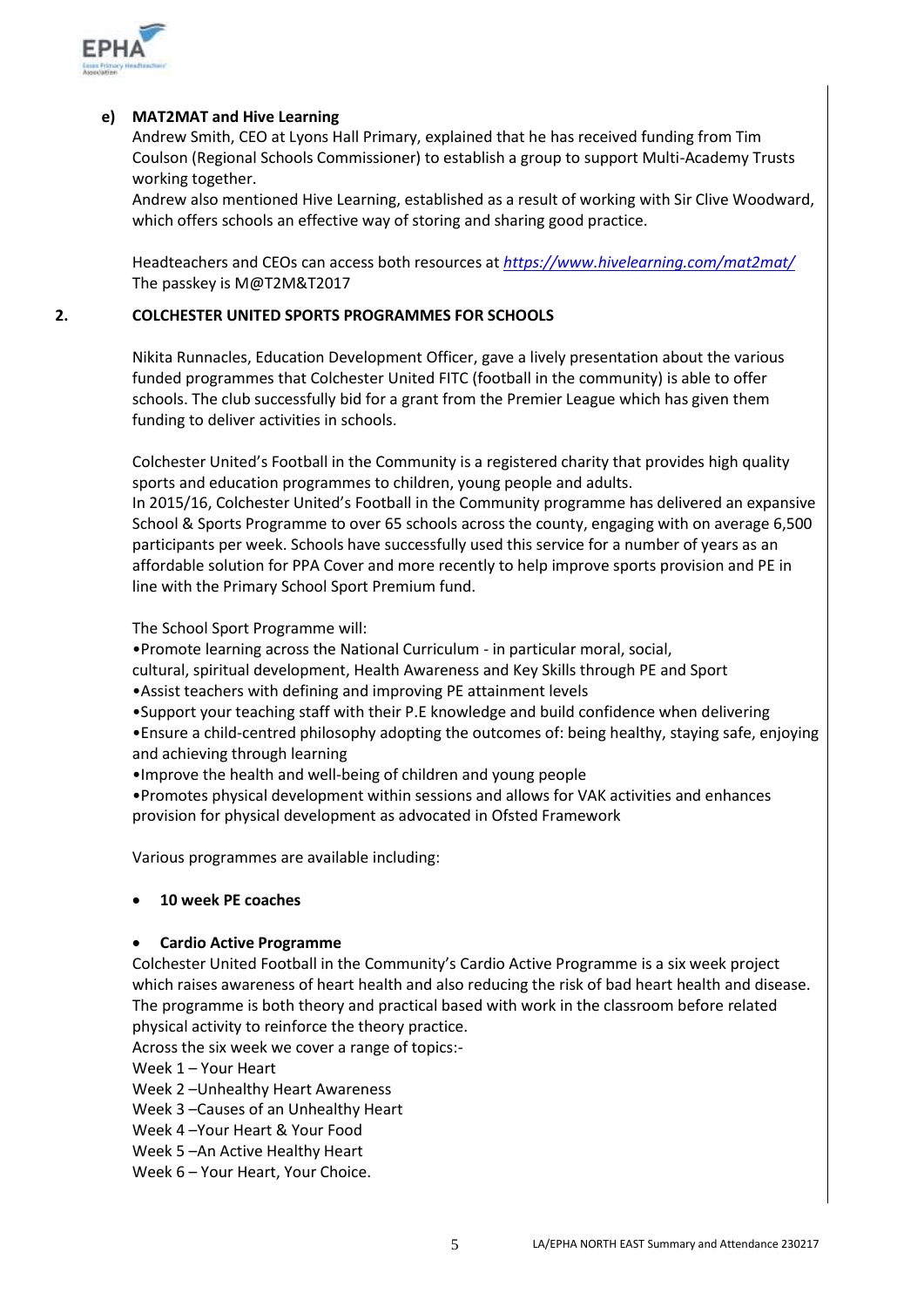

## **Premier League Reading Stars**

Premier League Reading Stars is a project which is aimed towards children who need literacy support and through sport we hope to offer an engaging alternative to motivate participants into literacy.

PLRS is designed to target pupils with low reading attainment levels. We suggest that you select participants based upon greatest need - choose 'reluctant' readers who are football fans, with a lack of motivation rather than lack of comprehension.

- School holiday camps
- Teacher mentoring
- Teacher INSET sessions
- Football festivals

# FITC will offer:

•A range of different sporting activities at Key Stage One, Two and Three: invasion games, net games, striking and fielding games, track and field games, and multi-skills activities (including fundamentals)

•Sports we deliver: Football, Netball, Hockey, Cricket, Basketball, Athletics, Handball, Tag Rugby,

- Tennis, Rounders and Multi Skills
- •Provision of all equipment
- •Schemes of works and lesson plans based on the National Curriculum
- •DBS Enhanced Disclosures, Emergency First Aid, Safeguarding Children
- •Cross curricular activities linked to Health Awareness
- •Classroom activities for wet weather days
- •Management of the programme including monitoring and evaluation

More information at<http://www.cu-fc.com/club/fitc/>

#### Download a Headteacher's Pack at

<http://www.cu-fc.com/documents/headteacher-pack-2016-web187-3166891.pdf>

# **3. NAHT UPDATE**

# **James Bowen, NAHT**

James Bowen studied history and politics at the University of Warwick, graduating with a first-class degree in 2002. After beginning his career in the finance sector, James took the decision in 2005 to become a teacher. He was quickly recognised as an outstanding classroom practitioner and fasttracked into a number of leadership positions, including subject leader, SENCo, assistant head teacher and deputy head teacher. Most recently, James was the head teacher of a large, successful school in Hampshire before becoming the director of NAHT Edge in 2016.

James' presentation was wide-ranging, covering key issues for schools and the NAHT at the present time.

He referred to the recent Education Select Committee meeting, where Nick Gibb (Schools Minister) conceded that "assessment (last year) didn't go quite as smoothly as hoped" – the understatement of the year!

**Schools' funding** – the start truth is that there is insufficient funding available for all schools, and without that any redistribution of funds, via a National Funding Formula simply won't work. There will be a £3 billion shortfall in schools funding by 2019/20, an 8% cut in real terms. This equates to a loss of £399 for every primary age pupil, and £477 loss for every secondary age pupil. The NAHT notes that 7 out of 10 schools leaders have stated that their budgets are being pushed beyond breaking point, and that funding has become unsustainable.

The DfE argument continues to be that there has never been more funding going into schools –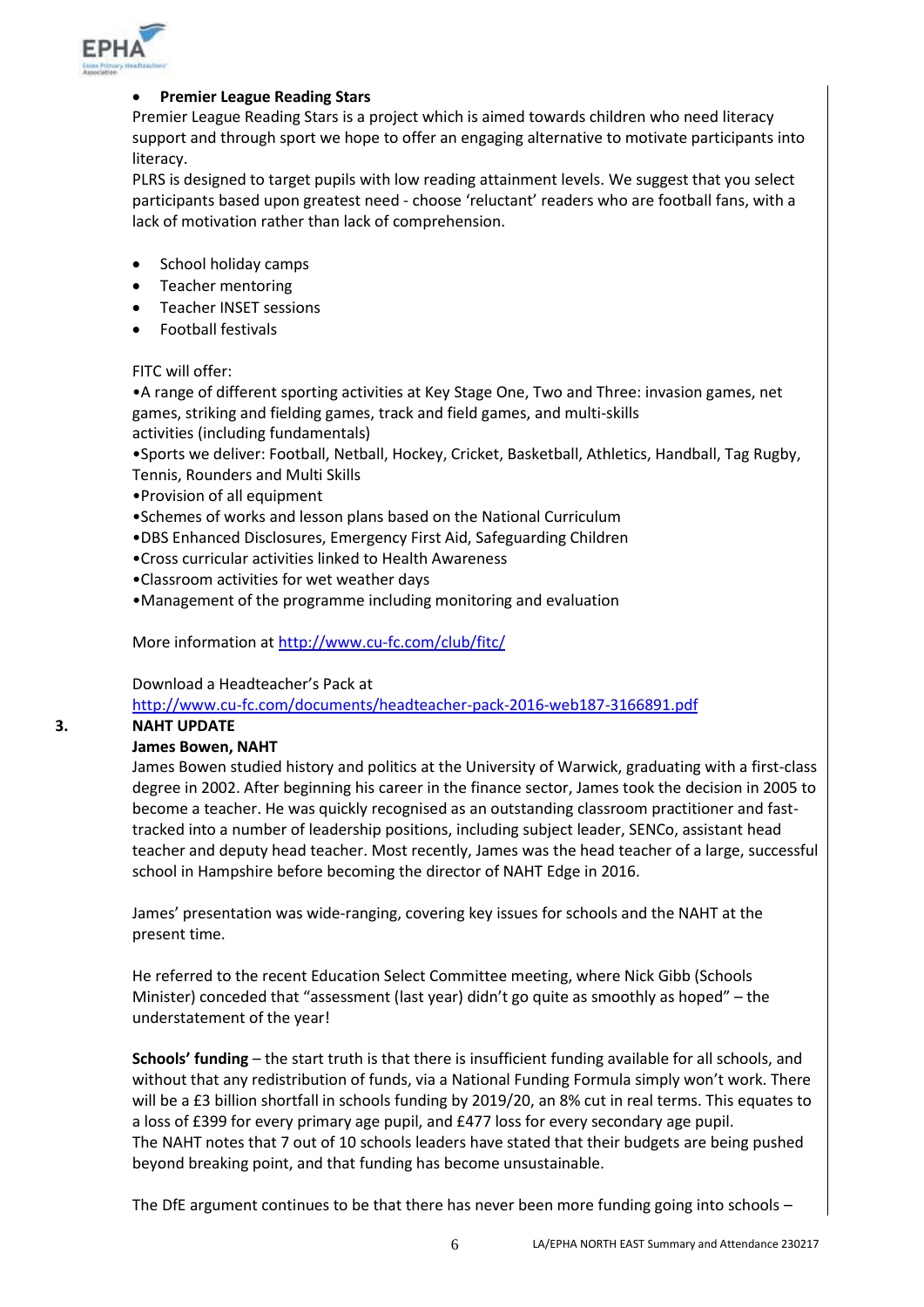

but do not take into account the increasing cost pressures on schools.

The reality is:

- Staffing cuts larger class sizes and fewer support staff
- CPD cuts
- Less access to specialist services, including emotional health and wellbeing support
- Buildings not being maintained and upgraded
- Curriculum in both secondary and primary schools being narrowed, and extra-curricular activities under threat.

What is the NAHT doing about this?

A national campaign including

- A launch campaign email, with links to a schools-cuts website
- New funding campaign on the NAHT website
- http://www.naht.org.uk/welcome/news-and-media/campaigns/school-funding-campaign/
- Media campaign
- Behind the scenes lobbying

At local level

- Branch secretaries are briefing and cascading information.
- There are 30+ regional campaign events
- Branch joint member letters to MPs and local media

What is the NAHT trying to achieve?

- 1. Increased overall funding particularly to the AWPU, as the current settlement is insufficient.
- 2. Public and parental support and a clear understanding of what is happening and the real impact.
- 3. Holding the government to account for the choices that they make.

**Assessment** - "the mess that was 2016"

What has been achieved so far?

- No schools can face intervention based solely on 2016 data
- A commitment to a long term review of primary assessment- James noted that this is a real concession by the government, as they have only recently conducted a review of assessment, which resulted in last year's system.
- The Government wanted to make a KS1 SPAG test compulsory this is now non-mandatory
- Scrapping of the Year 7 SATs resits significant for secondaries and primaries, and the affected pupils.

The NAHT is also arguing strongly about the suitability of the tests and assessment processes for dyslexic pupils.

James' gut feeling is that the Government will move away from a secure fit model to a best fit model – but not this year.

There should be a consultation on primary assessment, to be announced in March. James feels it is likely that the following suggestions will be considered:

A move away from the secure fit model for writing asse4ssment

A possible move towards a single primary progress model – baseline in Year R to end of Year 6. The NAHT's view is that any such baseline must be observational, not test-based.

James stressed the NAHT's view that it is essential to detach the increasingly high-stakes nature of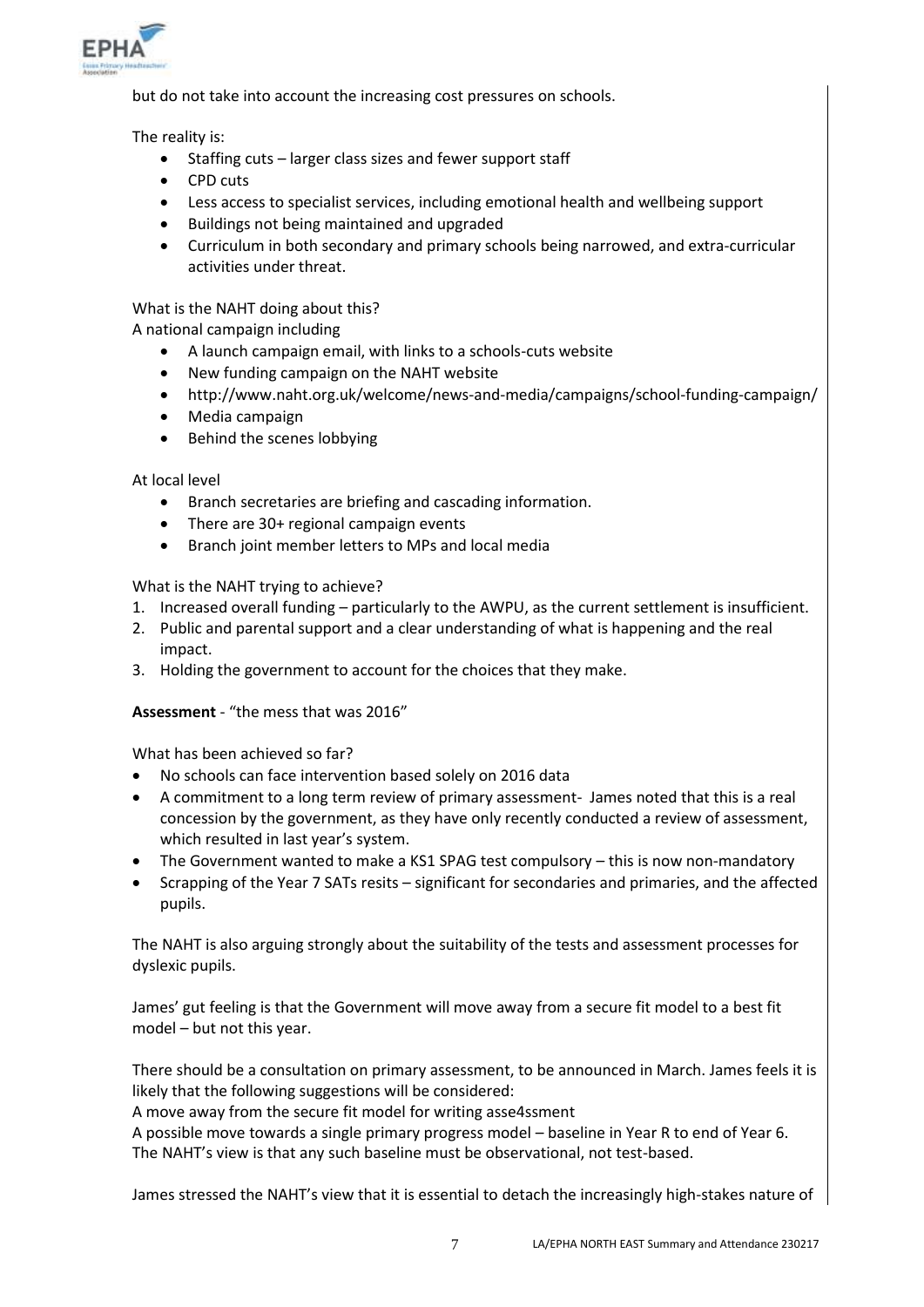

statutory assessment. The NAHT Assessment Review Group has produced a report, Addressing the Balance – an alternative solution to the current assessment system commissioned by the NAHT.

The Assessment Review Group comprised of: James Bowen, Director of NAHT Edge Nick Brook, NAHT Deputy General Secretary Robert Coe, Professor of Education at Durham University Tony Draper, CEO of Lakes Academies Trust Nansi Ellis, ATL Assistant General Secretary Dave Ellison, Deputy Head Teacher of Foxfield Primary School, part of The Inspire Partnership Louise Griffith, Assistant Head Teacher of St George's Church of England Primary School Sarah Hannafin, NAHT Policy Advisor Amanda Hulme, Head Teacher of Claypool Primary School Kathryn James, NAHT Deputy General Secretary Anne Lyons, Head Teacher of St John Fisher Catholic Primary School Theo Smith, NAHT Policy Research Analyst Professor Dame Alison Peacock, Executive Headteacher of The Wroxham School and CEO of the Chartered College of Teaching Michael Tidd, Deputy Head Teacher of Edgewood Primary School

Crucial messages of the report included the recognition that some form of statutory assessment will continue but that the current statutory assessment system is vastly out of contril - too often limited data alone is used as a judgement for whole school effectiveness.

Secondary assessment is also a challenge, including the implications of EBACC (limiting the curriculum and opportunities for students) and complicated changes to the GCSE grading system, which are being phased in over time.

#### **Ofsted**

There has been some improvement and a period of relative stability. Ofsted introduced the "myth busting" document, and ended lesson grading.

Bringing inspection in-house appears to have been positive – previously many of the complaints to the NAHT were about individual Additional Inspectors, rather than HMI.

The introduction of 1 day inspections and the presumption of "still good" has been helpful.

James noted that Amanda Spielman is a very different HCMI from her predecessor, and she has a different tone. She is looking at the purpose of Ofsted and has stated that she wants judgements to be evidence based, but that evidence not solely driven by data.

She aims to revisit the grade judgements, and there is a possibility that the outstanding grade will go.

She recognises the importance of Peer Review (a particular focus of the NAHT, which has its own Peer review system) but argues that Ofsted in effect "peer reviews" as many inspectors are serving headteachers.

James is confident that she, at least, wants to listen and learn from the profession (and the fact that she is not a former teacher/headteacher may not be a bad thing).

James was thanked for his very informative and engaging presentation, and it was agreed that future updates from NAHT representatives would be welcomed.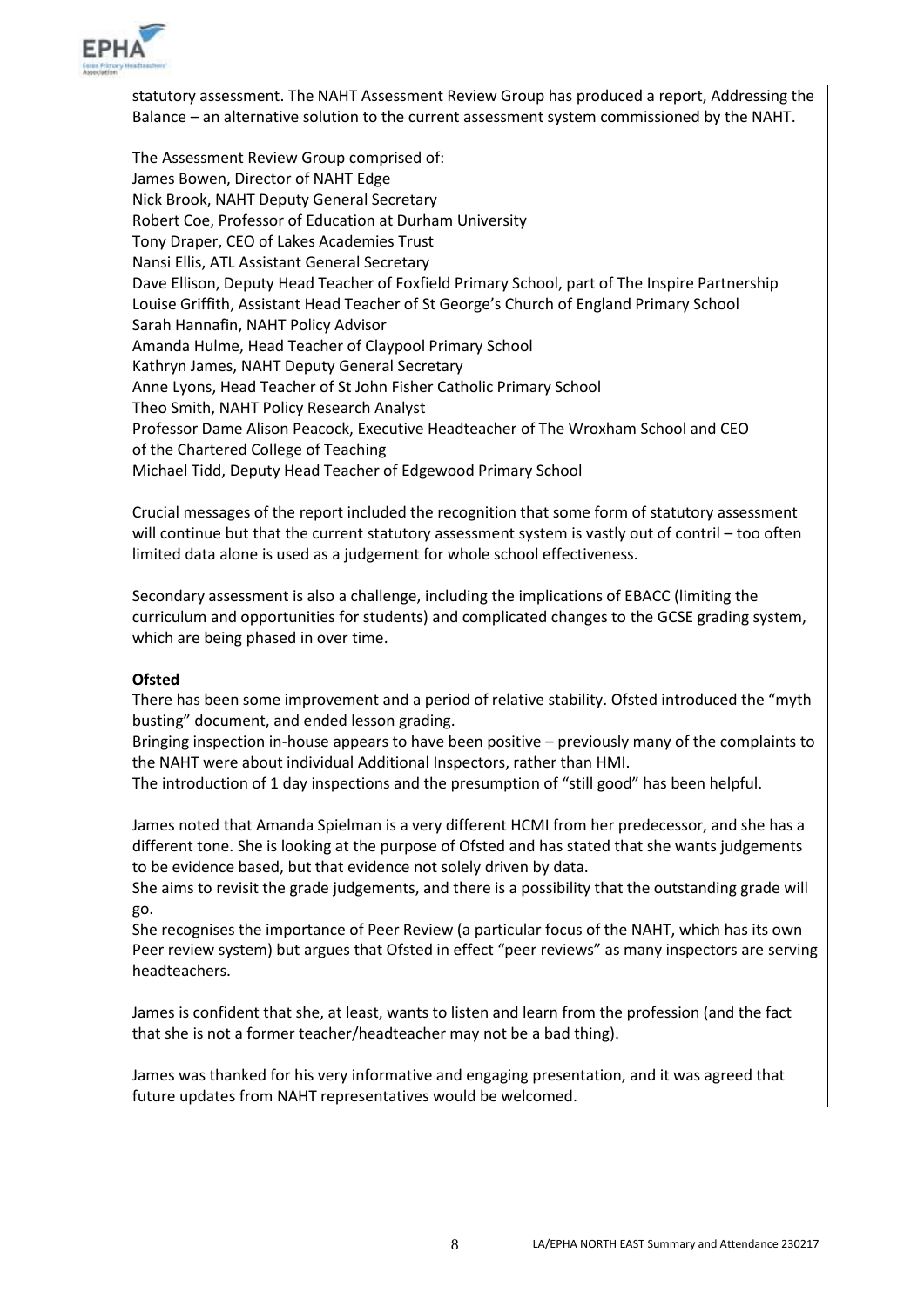

#### **4. SAFEGUARDING UPDATE**

Andrew Hall is an experienced teacher with nearly 30 years of service in schools. He became a headteacher in 1997 and has led a wide variety of schools, including a school serving inpatients at a long-stay child and adolescent psychiatric hospital. Andrew worked with Cambridge Education Associates raising achievement in schools needing improvement where he specialised in leading secondary schools for students with behavioural difficulties. Andrew's last headship was of a splitsite, primary and secondary school for children and young people with Social, Emotional and Behavioural Difficulties in east London.

In 2010, Andrew set up '[Success In Schools Ltd.](http://www.successinschools.co.uk/home/)' to share his experience and help colleagues develop their skills working with students who find learning difficult for whatever reason. Since 2011 Andrew Hall has focused on supporting schools and colleges with their safeguarding and child protection policies and procedures. Andrew's training focusses on the needs of school staff and headteachers and ensures that he shares practical strategies that really make a difference. In addition to supporting safeguarding work in schools, Andrew now works hard to help pupils, staff and parents learn to keep themselves safe whilst using the internet.

Andrew introduced himself by sharing a photo of his infant class, and made the point that we couldn't assume that the children in the photo were later, as adults, classed as the same gender – he noted that one of the issues that he is seeing in many schools is that of transgender. Andrew also gave an anecdote about how disclosures are made – rarely neatly, but more likely to be a throwaway comment that gives a member of staff an "uh oh" moment. He urged us to listen to those feelings and to encourage staff to do the same.

The session covered:

- Effective Safeguarding
- Policy into Practice
- Governor Responsibilities
- Understanding Grooming



Andrew's effective safeguarding model puts the child at the centre, and emphasizes the following:

- Policies that should be personalised to the school and should represent the "gold standard of expectation"
- Training for all staff, which he prefers to call "building capacity"
- Ethos the foundation or "heartbeat" of the school

Schools need to determine their safeguarding risks, whether local, national and international. They then need to ensure that their curriculum teaches their pupils about the risks that they face.

The curriculum can be broken down to national, the wider curriculum (structured and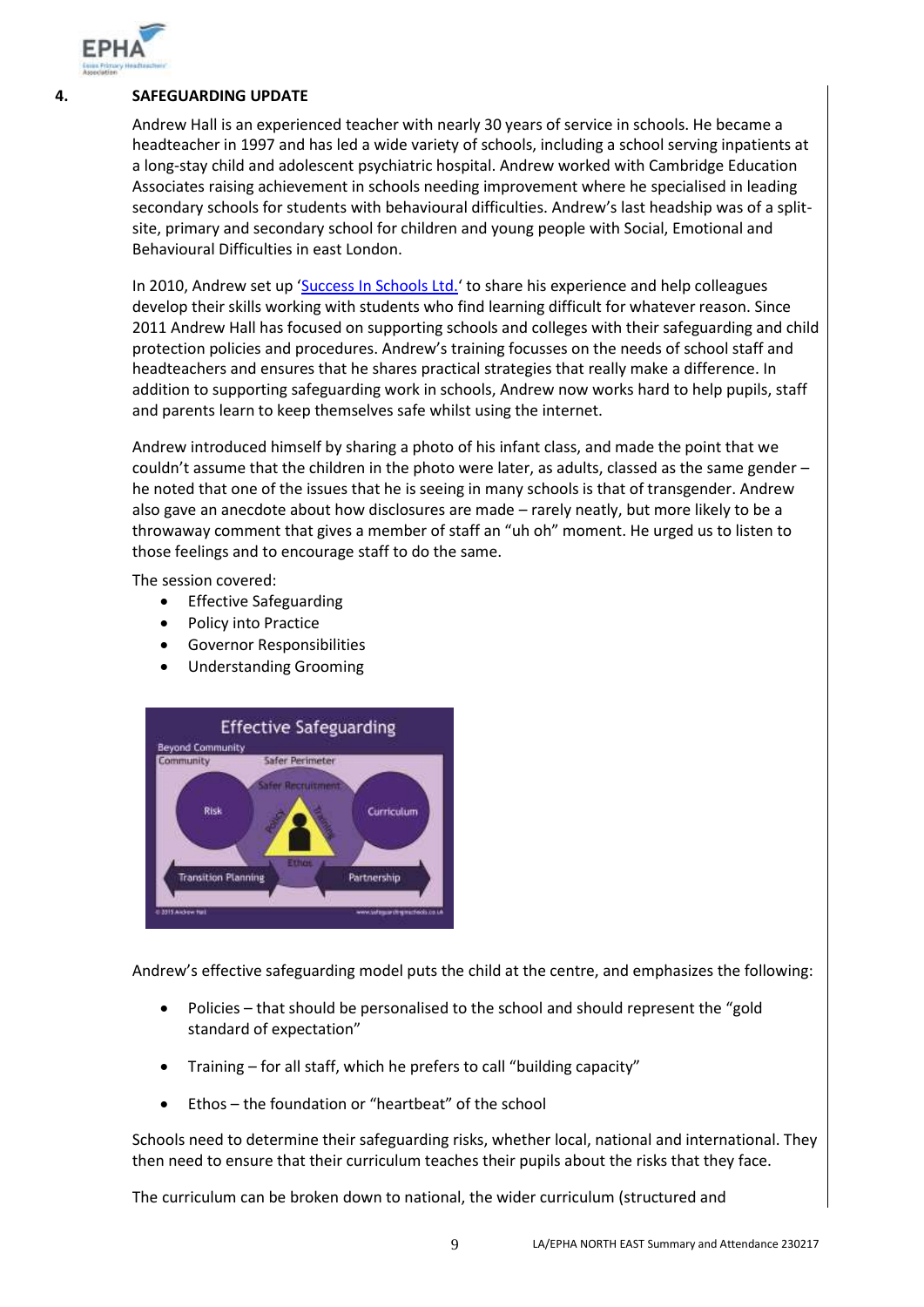

unstructured) and the curriculum that children and young people get from their peers.

The safer perimeter should be characterized by a single point of entry into schools – Andrew makes a point of trying to gain entry to schools without making himself known to the office staff. His accounts of how easy it was to get into many schools were hair raising and he was often assisted by helpful children!

Partnership – Andrew reminded us not to rely on the traditional partners, health, social care and the police, but to create our own partnerships, for example holding DSL (Designated Safeguarding Lead) cluster meetings with other local schools.

Transition planning – between school phases, but not forgetting children missing education and how they are managed.

Andrew has a useful flowchart for referrals on his website https://www.safeguardinginschools.co.uk/headteachers-update-spring-term-2017/

He gave the following advice when responding to child protection and safeguarding matters:

Recognise – Respond – Refer – Reflect

The headteachers discussed the ways in which they raised safeguarding awareness in their schools – these included DSL photos Communication Pupil matters section in every staff meeting Leaflets Posters/training Different coloured lanyards to identify types of visitors

Record keeping – Andrew suggested the following five sections in a file:

- 1. Administration and chronology
- 2. Internal information
- 3. External Information
- 4. Meeting notes/report
- 5. Child protection plans/legal papers

He mentioned MyConcern – an online tool for recording child protections incidents. http://www.myconcern.co.uk/

*MyConcern® is our simple to use, safe and secure software for recording and managing all safeguarding concerns. The system enables all staff to record any safeguarding concern, safe in the knowledge that a proper record has been made and that their safeguarding lead has been automatically notified. It also equips the designated safeguarding lead to assess each concern and manage any ongoing action that needs to be taken.* 

One headteacher endorsed this product saying that it was very valuable and had made the record keeping for child protection and safeguarding simple and comprehensive.

#### **Governor responsibilities**

Set out in KCSiE, particularly in Chapter 2, (page 14 onwards) *The management of safeguarding - The responsibility of governing bodies, proprietors and management committees*

The new Governance Handbook (January 2017) clearly sets out the safeguarding requirements in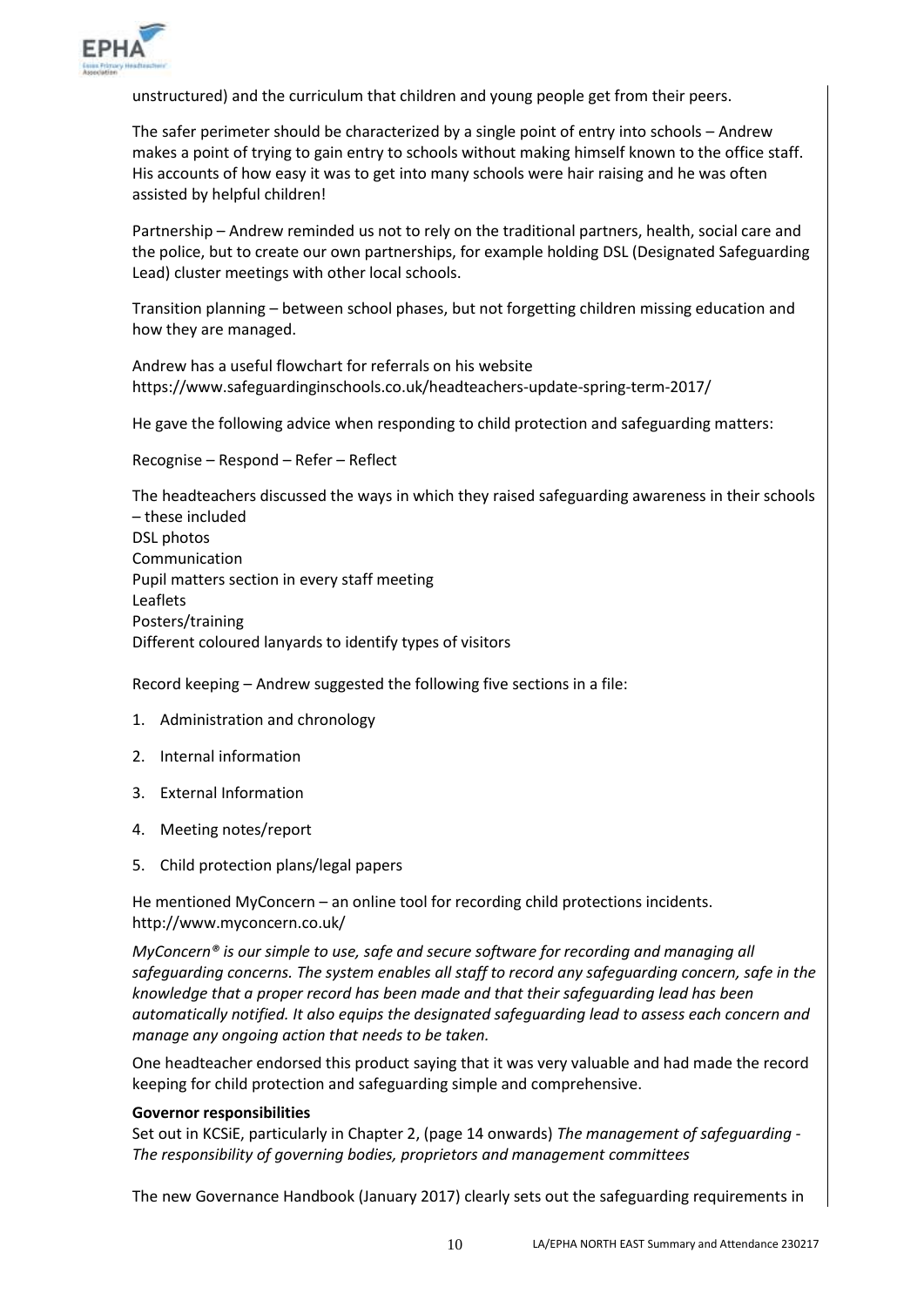

section 6.1 (page 87 onwards). This repeats and is in line with the requirements in KCSiE.

#### **Grooming** – de-sensitisation

Andrew explained that in a study of convicted teachers, 23% had deliberately chosen to go into teaching to have access to children. He talked about the David Finklehor research on safety recruitment and the typology of sexting.

The study presupposes 4 pre-conditions for child sexual abuse:

**Motivation** – wanting to

**Internal inhibitors** (conscience) – overcoming this inhibition has been helped by the internet as paedophilia has become the "norm" for a huge group of people. It enables:

- connection with other paedophiles
- easy connection with children
- children supplying their own images

**External inhibitors** (creating opportunity)

#### **Overcoming victim resistance** by

- targeting a (probably vulnerable) child
- creating trust
- Justifying a need
- sexualising the contact
- maintaining control

Andrew argued that prevention must include:

- a specific safeguarding ethos
- facilitating the raising of concerns
- "courageous" leadership

#### **Sexting**

Sexting in schools and colleges – very useful guidance from UKCCIS which covers: This advice covers:

Responding to disclosures Handling devices and imagery Risk assessing situations Involving other agencies, including escalation to the police and children's social care Recording incidents Involving parents Preventative education

Andrew referred to Hackers Continuum of Sexual Behaviour in Children and the Brook Traffic Light Tool. He also reminded the group that there are five points of immediate referral to MASH or police in relation to sexting:

- 1. Adult involvement
- 2. Coercion or blackmail
- 3. Extreme or violent
- 4. Under 13
- 5. Immediate risk of harm

Andrew reminded heads to ask their staff, following training:

What have you learnt today?